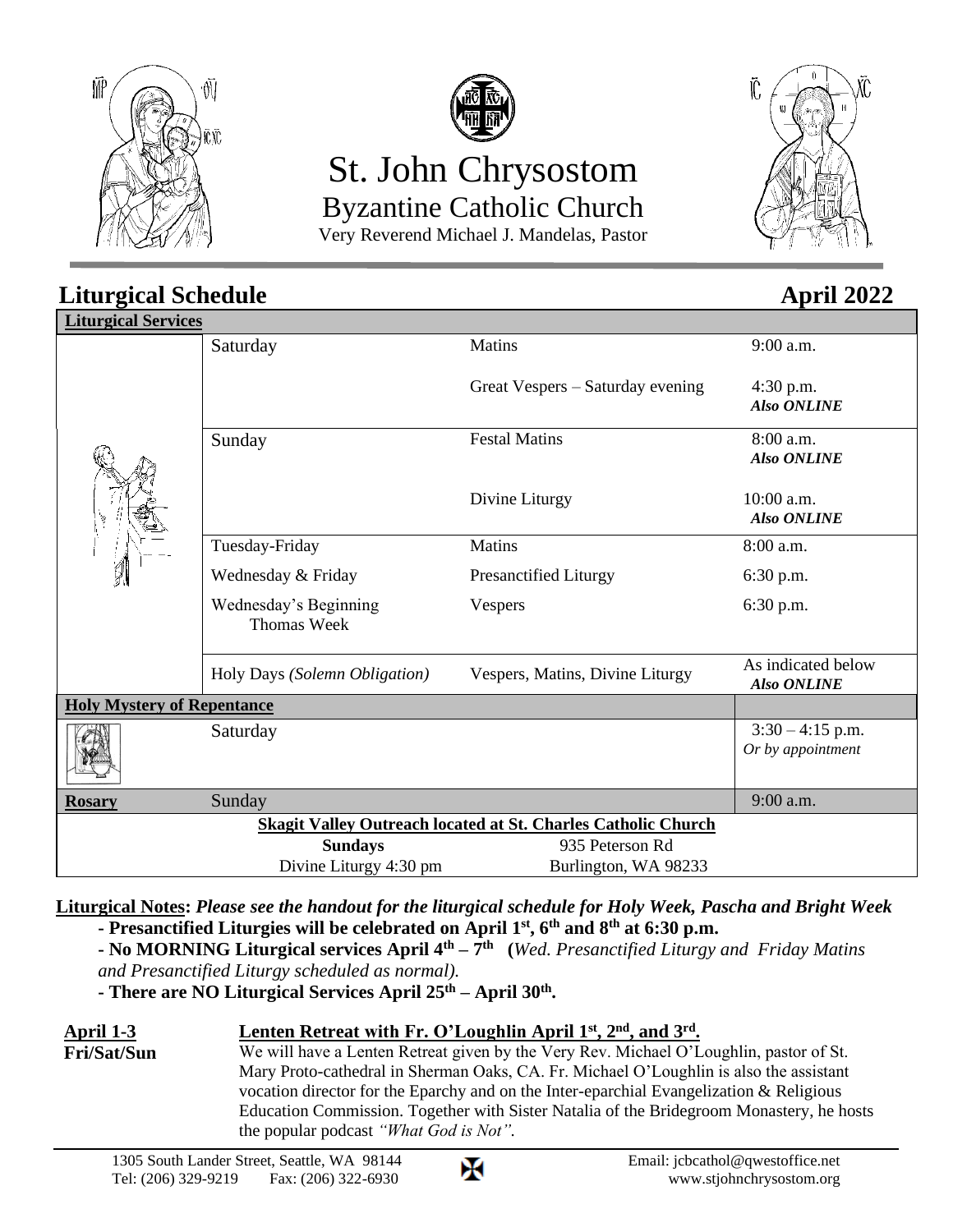# The Weekend's Theme

|                                               | "Bowing and Glorifying: Trusting and Sharing the Church's Lenten Wisdom."                                                                                                                                                                                                                                                                                                              |
|-----------------------------------------------|----------------------------------------------------------------------------------------------------------------------------------------------------------------------------------------------------------------------------------------------------------------------------------------------------------------------------------------------------------------------------------------|
|                                               | <b>April 1st - Friday Evening:</b><br>6:30 p.m. - Presanctified Liturgy - Fr. Michael O'Loughlin celebrant and Homilist<br>Light reception to follow in parish hall.                                                                                                                                                                                                                   |
|                                               | <b>April 2nd - Akathist Saturday</b><br>9:00 a.m. - Matins with Akathist to the Theotokos, Fr. O'Loughlin celebrant<br>10:45 a.m. - coffee and sweet rolls<br>11:00 a.m. - First talk with Q&A<br>12:00 noon - Lunch<br>1:00 p.m. - Second talk with Q&A<br>2:00 - 3:00 p.m. - confessions with Fr. O'Loughlin<br>4:30 - Vesper Divine Liturgy - Fr. O'Loughlin celebrant and homilist |
| April 3rd<br>Sunday                           | <b>Fifth Sunday of the Great Fast (Saint Mary of Egypt)</b><br>8: 00 a.m. Matins - Fr. O'Loughlin celebrant<br>10:00 a.m. Divine Liturgy - Fr. O'Loughlin celebrant and Homilist<br>Agape Meal following Liturgy in honor of Fr. Michael Mandelas' Birthday.                                                                                                                           |
| <u>April 9<sup>th</sup></u><br>Saturday       | <b>Lazarus Saturday</b><br>Matins 9:00 a.m.                                                                                                                                                                                                                                                                                                                                            |
| <u>April 10<sup>th</sup></u><br><b>Sunday</b> | <b>Palm (Flowery) Sunday</b><br>Follows the Sunday Liturgical Schedule                                                                                                                                                                                                                                                                                                                 |
| <u>April 17<sup>th</sup></u><br><b>Sunday</b> | помирал<br><u> Pascha – Resurrection of our Lord, God and Savior, Jesus Christ</u><br>Procession of Haste & Resurrection Matins with<br>Divine Liturgy at 8:00 a.m.                                                                                                                                                                                                                    |
| <u>April 24<sup>th</sup></u><br>Sunday        | <b>Thomas Sunday</b><br>Follows the Sunday Liturgical schedule                                                                                                                                                                                                                                                                                                                         |
| <u>April 25<sup>th</sup></u><br><b>Monday</b> | <b>Thomas Monday - Wedding Feast of Cana</b><br>Matins and Divine Liturgy 8:00 a.m.                                                                                                                                                                                                                                                                                                    |
| <u>April 26</u><br><b>Tuesday</b>             | Thomas Tuesday - Joyous Remembrance of the Departed<br>Matins with Panachida 8:00 a.m.                                                                                                                                                                                                                                                                                                 |

# **Announcements**

#### **The 2022 Bishop's Appeal**

The Eparchy of Phoenix has begun their 2022 Bishop's Appeal campaign. Each registered household should have received a form and postage paid envelope *(pledges and payments can also be made with a credit card*). Please submit your Appeal form as soon as possible and help us to reach not only our financial goal, but our goal of *100% participation*. *St. John's is thankful for the many families and individuals who have generously given in the past. May we continue to be blessed with your generous support!* For more information please visit [https://ephx.org/eparchial-appeal/.](https://ephx.org/eparchial-appeal/) To submit your donation online, please visit [https://ephx.org/st-john-chrysostom-eparchical-appeal/.](https://ephx.org/st-john-chrysostom-eparchical-appeal/)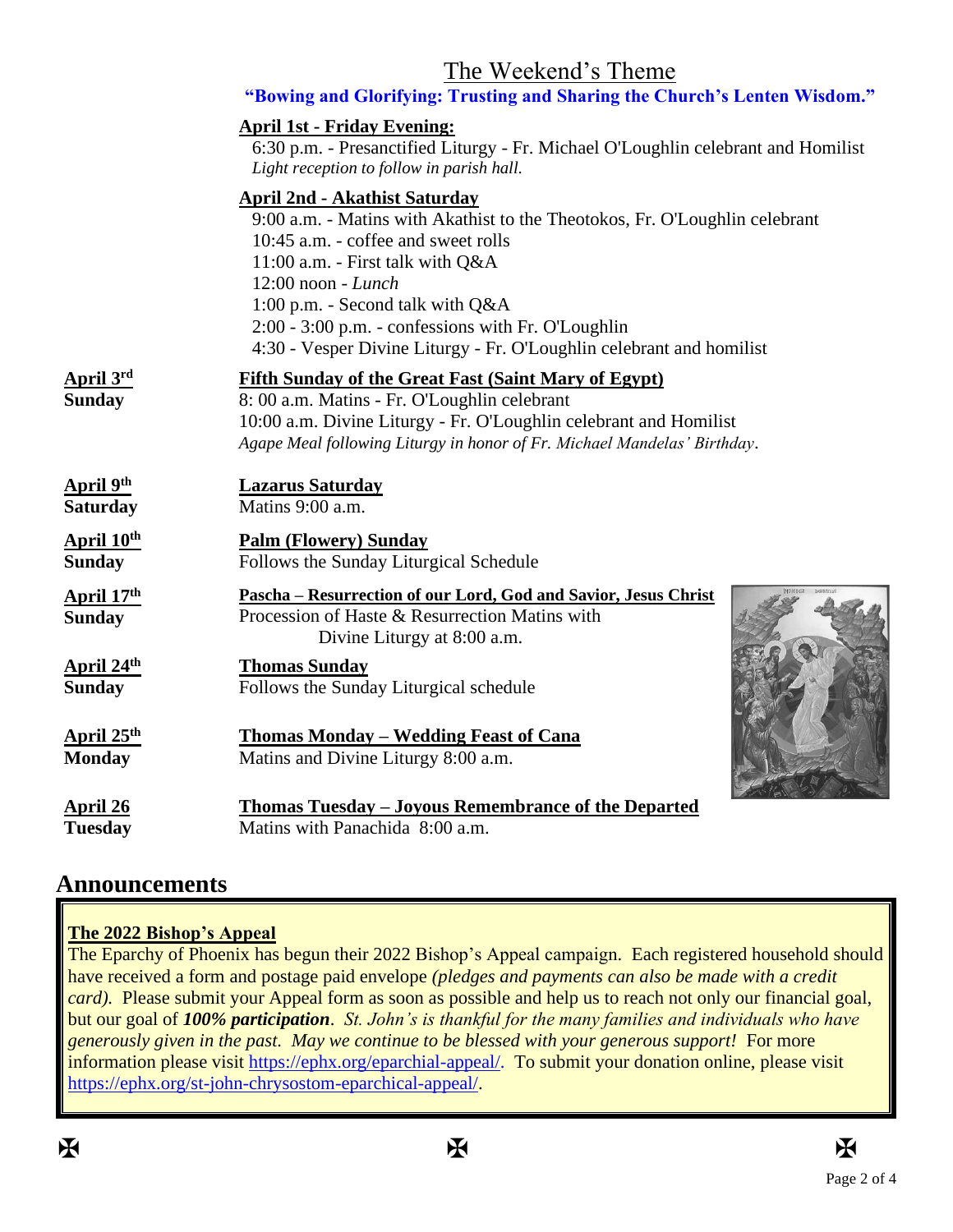### **Weekly and Monthly Tithes**

St. John's has made it possible to submit payments **online** with a credit card at *no fee to you*. If you would like to save the postage of mailing in your tithe envelope/donation, you may go to <https://stjohnchrysostom.org/one-time-donation/> to make either a *one-time donation*, or to set up a *recurring* weekly or monthly donation. If you have been assigned physical donation envelopes for yourself/your family, please include that information so that it may be properly documented for your household's tax purposes. *(Please note that your 2022 contribution envelope number may have changed. Do NOT continue to use your 2021 contribution envelopes.*

### *God With Us Online* **– Daily Catechisis Group**

Consider joining us on our Facebook page: "Eastern Catholic Daily Catechesis Group". Daily, we offer the Scripture Readings, a synaxarion and icon of the day. This page also provides the faithful with educational opportunities and the chance to speak with priests about education and evangelization. https://www.facebook.com/GodWithUsEC

# *Sundays of April Vocation Themes*

Contact the Vocations Office at 206-329-9219 or email: vocations@ephx.org

#### *5 TH SUNDAY OF THE GREAT FAST: MEMORY OF OUR HOLY MOTHER MARY OF EGYPT – April 3, 2022*

"Your faith has saved you. Go in peace." Jesus met the sinful woman, and her deep faith and love led to profound forgiveness. Have you received His love? Would you like to share it by dedicating your life to Him in a special manner as a monastic or through a life in holy orders? Contact the Vocations Office.

#### *PALM (FLOWERY) SUNDAY – April 10, 2022*

"Blessed is he who comes in the name of the Lord!" Our Lord entered into Jerusalem humbly and yet as King before going to His voluntary suffering and death. Is He calling you to respond to His example by a vocation as a priest, deacon, monk or nun? Contact the Vocations Office.

*PASCHA- FEAST OF THE RESURRECTION OF OUR LORD, GOD AND SAVIOR JESUS CHRIST – April 17, 2022* Christ is Risen! "The Word became flesh and dwelt among us." Being ordained or consecrated as a monastic is a special way to bring the presence of the Risen Christ to this world. This may be something that God is calling you to do! Contact the Vocations Office.

#### *THOMAS SUNDAY – April 24, 2022*

"If you forgive anyone's sins, they are forgiven…" The priestly life is a beautiful way to bring forgiveness to this world. Is God calling you to consider this life, other holy orders, or the monastic life of prayer, fasting and almsgiving? Contact the Vocations Office .

**The Parish Council** will next meet on Monday, May 2<sup>nd</sup> at 7pm via video platform.

**The Altar Society** will **NOT** be meeting in the month of April.

**The Holy Name Society** will **NOT** be meeting in the month of April.